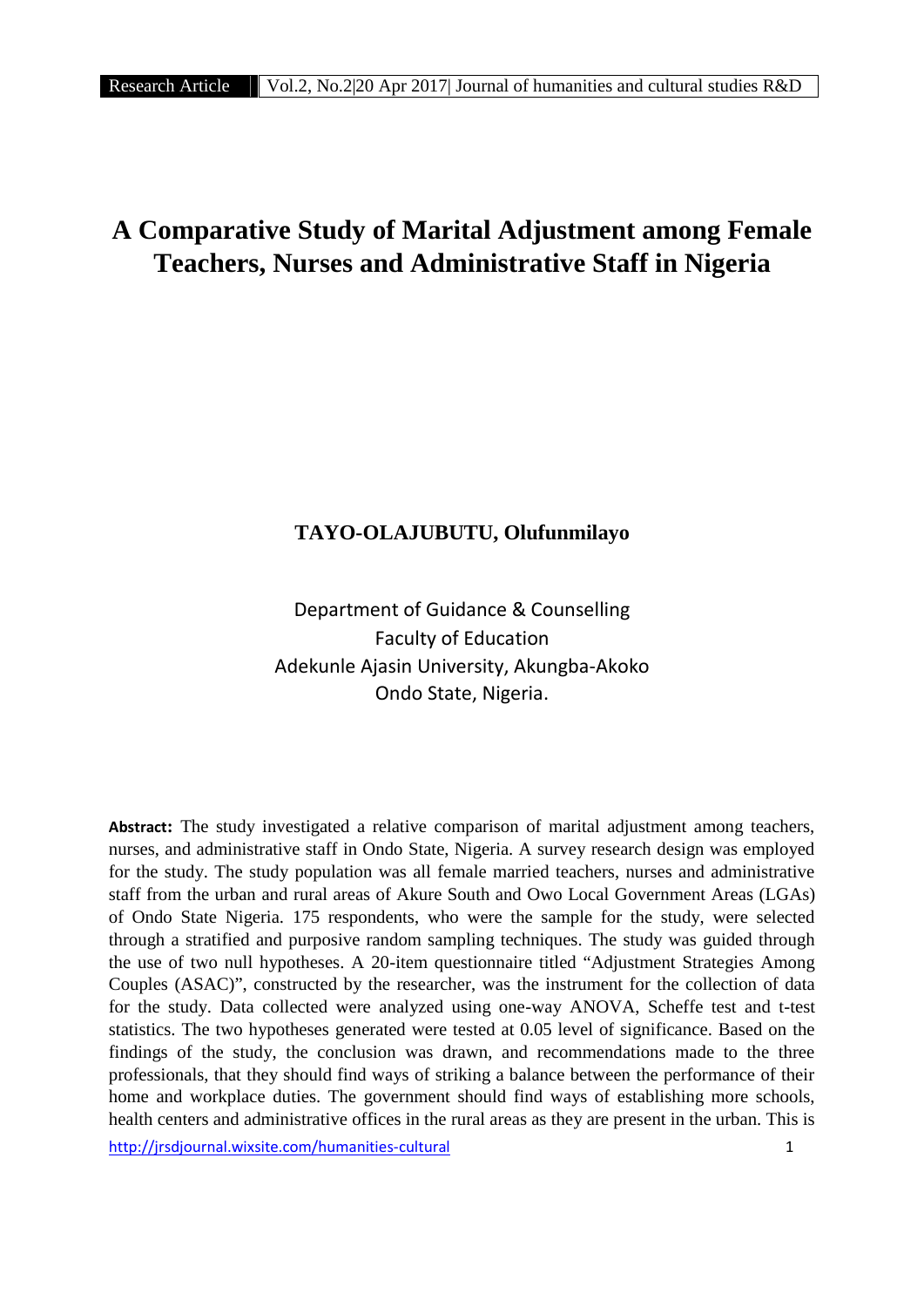to enhance workers' comfort and stability at work; which would, in turn, influence their adjustment for better and peaceful living with their spouses at home.

#### **Introduction**

Nigeria is a patriarchal society with unwritten cultural standard based on gender stereotypical factors to guide or regulate the roles of women in the home. The traditional expectations of women in the home compared with those of men, appear to be oppressive or servitude in nature. It is believed that this type of scenario could only result in women's development of low self-concept and negative self-presentation (Fletcher; 2006, 2007). In a typical Nigerian setting therefore, women are to be seen only in the home, rearing children and running around to cater for the home front to the detriment of their development. If women must take up employment at all, according to Taiss and Kauser (2010), they must engage only inflexible work hours. This might be the underlying reason why many Nigerian women rather prefer to go for jobs with little or no aspiration. On the other hand too, it could equally explain why most Nigerian men, while seeking for wives, would prefer to go for women whose careers they perceive, would not constitute a threat to their supremacy at home.

The teacher is often seen by many as a person with unique qualities, knowledgeable, a helper, a mentor, a planner, a developer, amongst other virtues. Despite all these qualities however, Olatubosun (1980) and Olabisi (2005), observed that though a teacher like any other Nigerian, wants to be honored and respected, yet the public hardly gives her the deserved honor. On the contrary, the public regards the teaching profession as an embarrassing one. It is even unfortunate that the ill-feeling seems not to be limited to people alone, but is extended to the students that the teacher teaches. This makes scholars like Olajide (2009) and Okeye (2010) see teaching profession as a spiteful one, while Okoroafor (2010) mainly describes it as a laughing stock amongst other occupations.

Nursing is a healthcare profession for everyone, either as individuals or as members of the family, to enable them to operate at their optimal level of wellness. It is one of the most important professions open more to women and to a less extent, to men. Reflecting on the public perception of the nursing profession however, Lawrence (1988) expressed the feeling that nurses in Nigeria are perceived by the generality of people as of easy virtue, who are easily disposed towards sex-making, with any person at a go! That the situation is perceived even deplorable enough that while on duty, their male patients could help to serve as alternatives for satisfying their sexual urge. Also, Emeghebo (2012) observed that public perception of nurses in the United States of America (USA) could be as a result of their interaction with others in their environment.

http://jrsdjournal.wixsite.com/humanities-cultural 2 Other study conducted in USA, Canada, United Kingdom and Australia, by Mering and VanWyk (2013), which also look into the perception of the public on the health workers, showed too that people had stereotypical and negative views on nursing. Nevertheless, the studies of Takase, Maude, and Manias (2006), deviated a bit from others, this was based on the fact that, unlike the general perception expressed by many, these scholars reported that the nurses themselves, were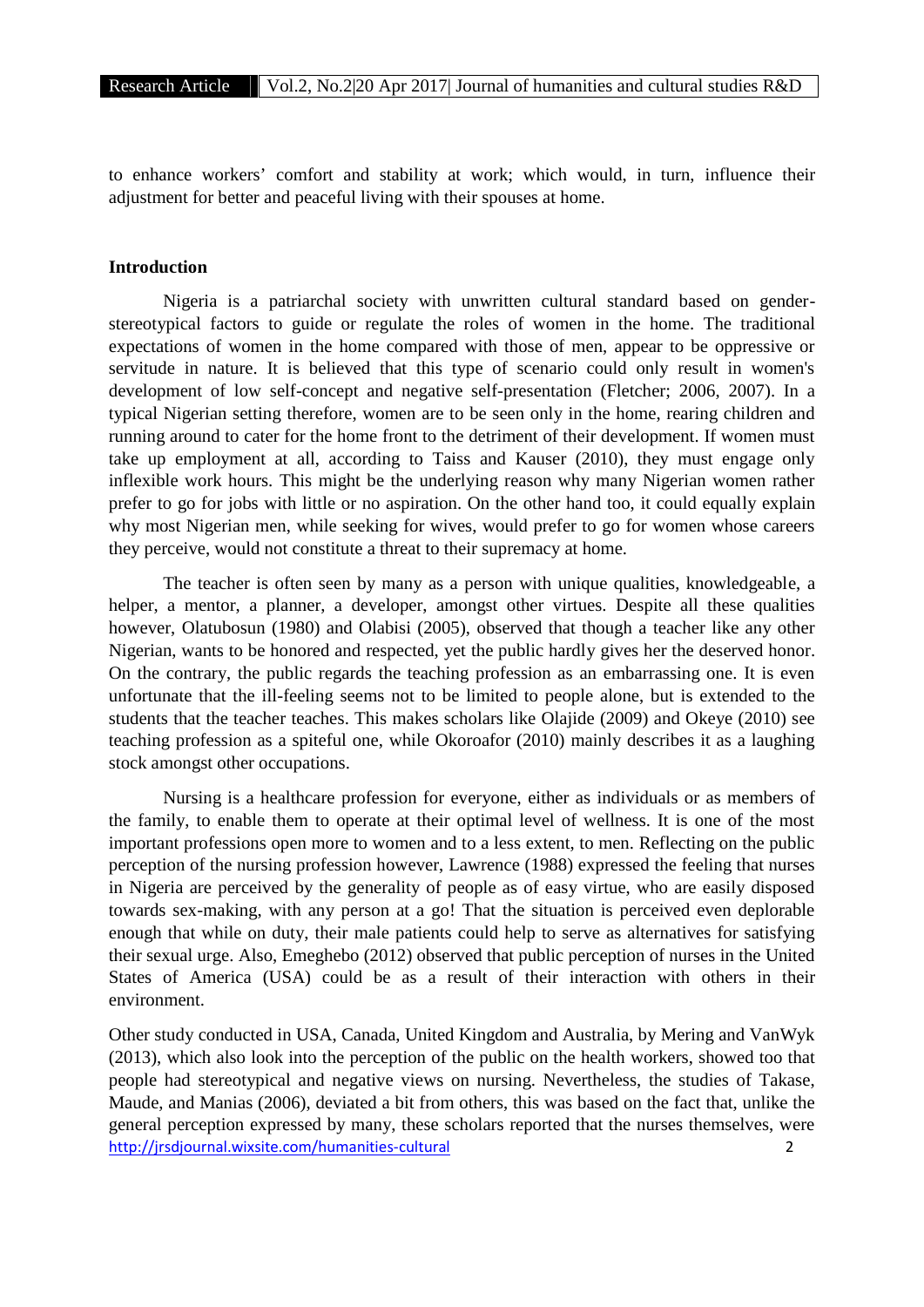proud about their jobs, considering that they are competent health professionals, having significant responsibilities, well-respected and trusted professionals.

Emeghebo (2012) however seemed to disagree with the preceding. This was because he observed that nurses in the contemporary Nigeria hospitals are far below being trusted. This was the observation that, they are less caring, committed and dedicated to meeting the needs of their patients. Still on the stereotypical belief of the public, Liu (2010), in the online forum used to explore nurses' perception of their work roles, showed similar results. According to this scholar, participants even went to the extent of saying that they would not encourage their children to go for nursing.

The work of administrative staff is a highly demanding one. Administrative staff either in the civil service or the private sector, are into formulating and implementing duties for the organization where they serve. Many women who are parts of the labor force in Nigeria are low skilled and found more in the informal sector. Mordi et al (2010), in trying to explain why the situation is like that, stated that it is because in Nigeria, highly skilled positions in the workplace, are predominated by men. In this wise therefore, women who are found engaging in such traditionally male-dominated occupations usually face much challenge balancing work and family duties.

## **Research Hypotheses**

Two hypotheses were generated to guide the study. They were stated as follow:

Ho1:

There is no significant difference in the marital adjustment among teachers, nurses, and administrative staff.

 $H_0$ <sup>2</sup>:

There is no significant difference in the marital adjustment among teachers, nurses, and administrative staff from urban and rural areas.

## **Population and Sampling Procedure**

The population for the study comprised all female, married teachers, nurses and administrative staff in Ondo State, Nigeria. The sample was one hundred, and seventy-five made up of teachers, nurses, and administrative staff. They were selected through a stratified purposive random sampling technique, from urban and rural areas of Akure South and Owo Local Government Areas (LGAs) of Ondo State, Nigeria.

### **Research Instrument**

The research instrument was constructed by the researcher herself, and was titled "Adjustment Strategies Among Couples (ASAC)". It was made up of twenty (20) items. The instrument was divided into two sections; A & B. Section A was to collect data on respondents' bio-data, while Section B was in the response to their marital issues.

http://jrsdjournal.wixsite.com/humanities-cultural 3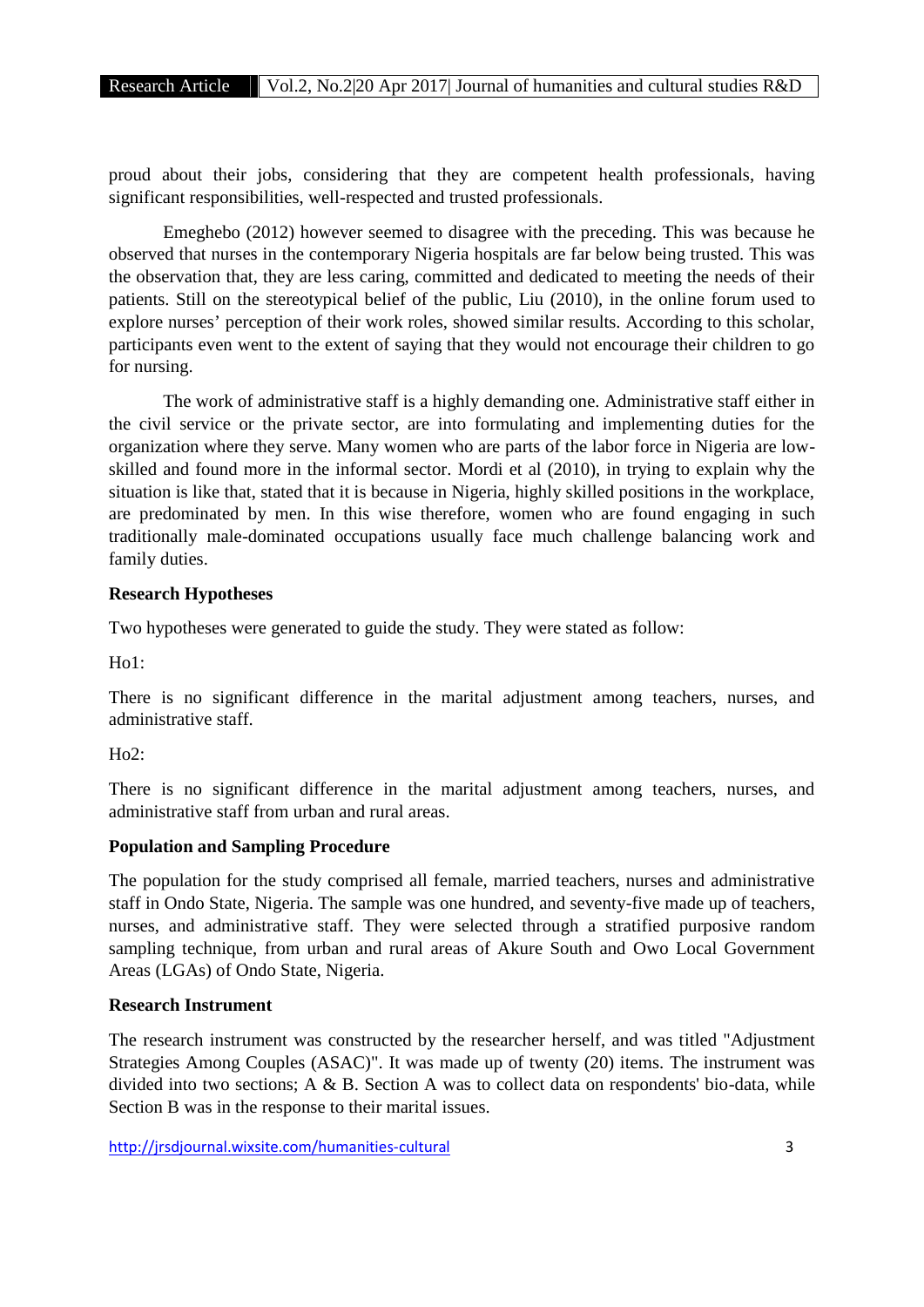## **Data Analysis**

The two hypotheses generated for the study were analyzed using one-way ANOVA, Scheffe test, and t-test statistics. The hypotheses were tested at 0.05 level of significance.

Results

Ho1:

There is no significant difference in the marital adjustment among teachers, nurses, and administrative staff.

#### Table 1

One-Way ANOVA for Marital Adjustment Among Teachers, Nurses, and Administrative Staff.

| Source            | SS       | df  | ms     | f-cal | f-value |
|-------------------|----------|-----|--------|-------|---------|
| Between<br>Groups | 1795.31  | 2   |        | 4.063 | 0.191   |
| Within<br>Groups  | 33579.62 | 152 | 220.91 |       |         |
| Total             | 35374.93 |     |        |       |         |

\*Significant; P<0.05

Result in Table 1 showed that there was a significant difference in the marital adjustment among teachers, nurses, and administrative staff. This was because the data in the Table revealed that f cal, which was 4.063, was greater than the f-value of 0.191. This implies that hypothesis one was rejected. Further analysis was carried out in Table 2, employing Scheffe test to identify which of the three professions would be significantly different at 0.05 level of significance.

## Table 2

Scheffe Test on the three professions.

| Variables      | Mean   | Teaching | <b>Nursing</b> | Administrative |
|----------------|--------|----------|----------------|----------------|
|                |        |          |                | Job            |
| Teaching       | 185.68 |          |                |                |
| <b>Nursing</b> | 191.28 |          |                |                |
| Executive Job  | 193.95 | $\ast$   |                |                |

The scheffe analysis in Table 2 showed that the mean for the three professions; teaching, nursing and administrative job were; 185.68, 191.28, and 193.95 respectively. This implies that, while the administrative staff and the nurses were slightly different in their patterns of adjustment, the

http://jrsdjournal.wixsite.com/humanities-cultural 4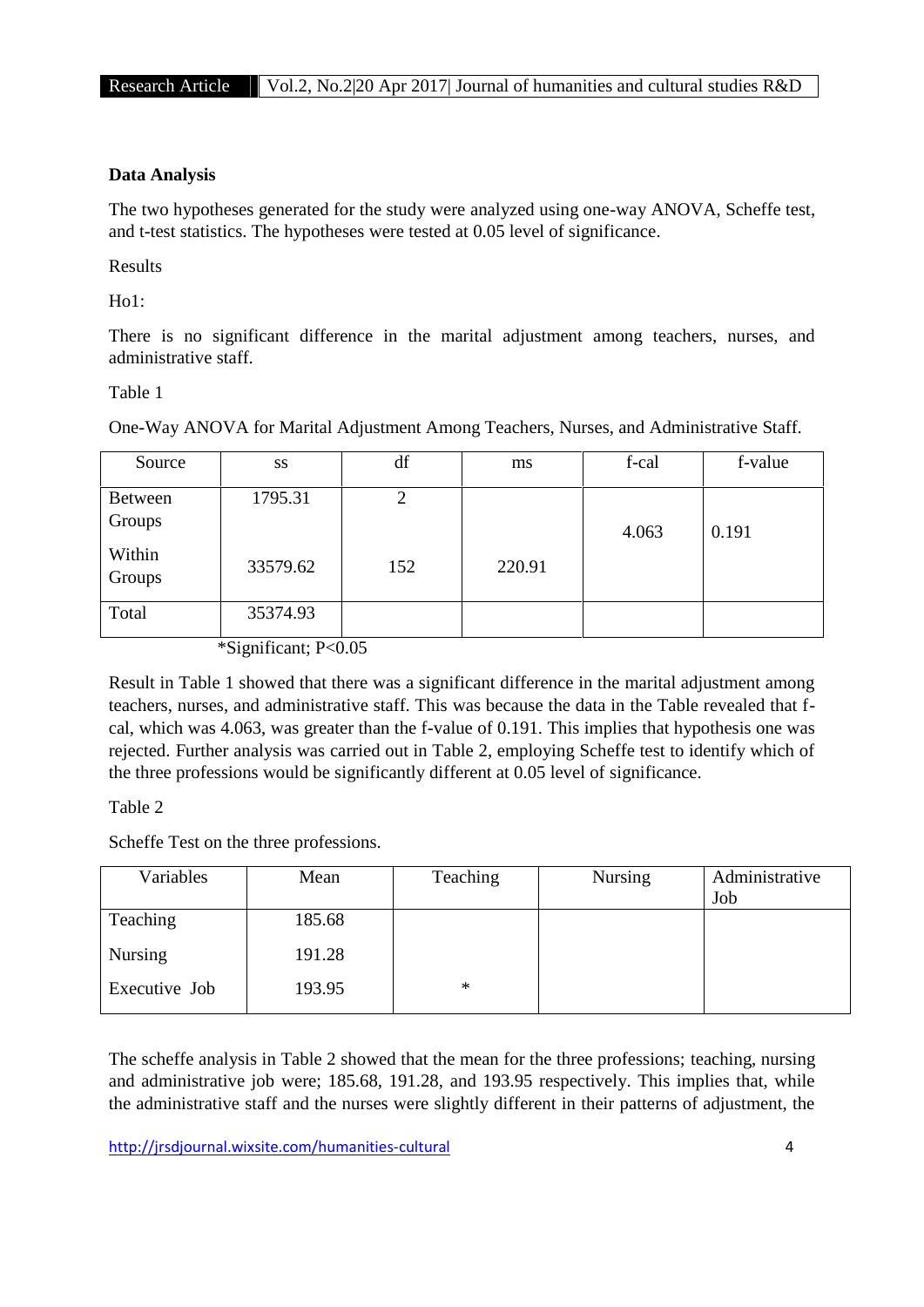teachers and the administrative staff were shown to be significantly different in the patterns of their marital adjustment.

 $Ho2:$ 

There is no significant difference in the marital adjustment among teachers, nurses, and administrative staff from urban and rural areas.

#### Table 3

The difference in the Relative Comparison of Marital Adjustment Among Teachers, Nurses and Administrative Staff from Urban and Rural Areas; Using t-test statistics.

| Location | N  | v<br>Δ | <b>SD</b> | Df  | t-cal | t-value |
|----------|----|--------|-----------|-----|-------|---------|
| Urban    | 94 | 191.73 | 14.18     | 173 | 1.86  | 1.96    |
| Rural    | 81 | 187.35 | 16.48     |     |       |         |

Not Significant  $P > 0.05$ 

Result in Table 3 showed that t-cal was 1.86, which was less than the t-value of 1.96, hence the hypothesis of no difference was not rejected.

#### **Discussion**

Hypothesis one which stated that there would be no significant difference in the marital adjustment among teachers, nurses and administrative staff was dismissed. In other words, there was a significant difference in the patterns of marital adjustment among the three professionals. This finding justifies the feelings that professions can have a certain effect on people's actions.

The result of the Scheffe test in Table 2, of the study showed more, distinctively the different patterns between the marital adjustment of teachers and the administrative staff, while there was a very minimal difference between the patterns of change of the nurses and the administrative staff. This confirmed the observation of Mordi et al (2010), which stated that in Nigeria, Primary School Teaching is the most common occupation which is predominated by women. This too stresses the point that most Nigerian women prefer to direct their career goals towards rules which they feel would keep them within the social perception of female social roles. It could be understood from this dimension the reason why the few women who dare to engage in the perceived male-dominated occupations, such as administrative jobs traditionally, often have to grapple with greater difficulties to strike a balance between their workplace and family duties. Perhaps, this could be the reason too, why the teacher, whose profession was described by Okoroafor (2006) as a laughing stock, about other occupations, was found to be the most preferred, and adjudged as the better-adjusted partially, then either the nurse or the administrative staff.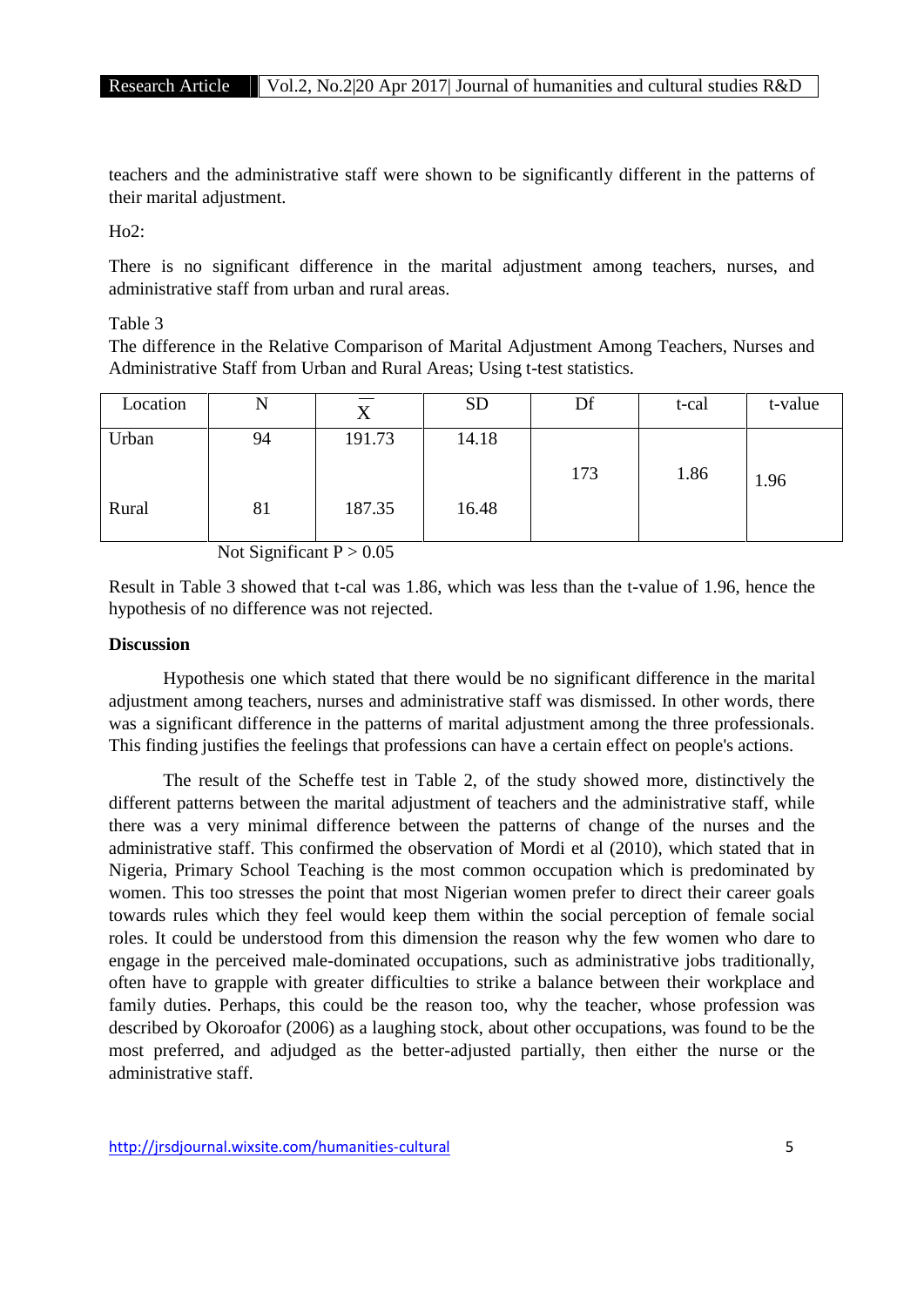Also, this result could have emanated from the fact that, teachers appear to be more favored by the public. They are often portrayed as being good models, knowledgeable, humble, calm, faithful, amongst other virtues. On the contrary, scholars such as; Lawrence (1988), Emeghebo (2012), Liu (2010), and others, all discussed at length the negative perception of the public of the nurses' non-commitment to their patients, and also their promiscuity, even at the workplace. Besides, there is also the general belief that the nurse and the administrative staff, are more assertive and proud of their careers, compared to the teacher. Naturally, most Nigerian men, based on their patriarchal tendencies, would not have much to do with assertive women; it makes them feel uncomfortable. This builds on the assumption that, such women are likely to constitute a threat to their authorities in the home. They would, therefore, prefer to go for teachers, who they assumed are less empowered, and such could make them be more submissive, manageable, and even more faithful in the home, compared to the nurses and the administrative staff.

Hypothesis two which stated that there would be no significant difference among teachers, nurses and administrative staff from urban and rural areas, was not rejected. This confirmed the belief that people of the same profession, including the teacher, the nurse and the administrative staff, no matter their location, either in the urban or rural, are likely to share common behavioral patterns. This could be traced to their being exposed to the same set of training and practices, based on the same ethical models. This observation could be confirmed by the studies of the following scholars, using the nursing profession as a point of reference. Thus, the studies of Liu (2010: China), Emeghebo (2012: US), and Lawrence (1998: Nigeria), which though were carried out at different times and in different parts of the world (as indicated in the brackets), yet in unison, all confirmed that nursing profession had a negative public perception, based on their peculiar ways of practice or behaviour towards their patients.

#### **Conclusion**

Considering the findings of the study, it could be concluded that marital adjustment has much to do with couples' profession. The findings showed further that location of jobs whether in the urban or rural areas, does not exert much influence on the marital adjustment of couples. In other words, if the professionals such as the teacher, the nurse, and the administrative staff are exposed to the same type of training, and the same conditions of service, they are most likely to behave the same way.

### **Recommendations**

The following recommendations were made based on the findings of the study:

(1) Even though teachers are found in the survey to be better adjusted martially than either the nurses or the administrative staff, yet they still need to be proud of their job and not allow themselves to be weighed down by people's discriminating attitudes towards their profession. As usual, they should continue to live up to the expectations of the public as good models to their students and the general public.

http://jrsdjournal.wixsite.com/humanities-cultural 6 (2) The nurses whose profession suffers from the influence of traditional values, probably because of their shifting-duties, should be transparently honest in the performance of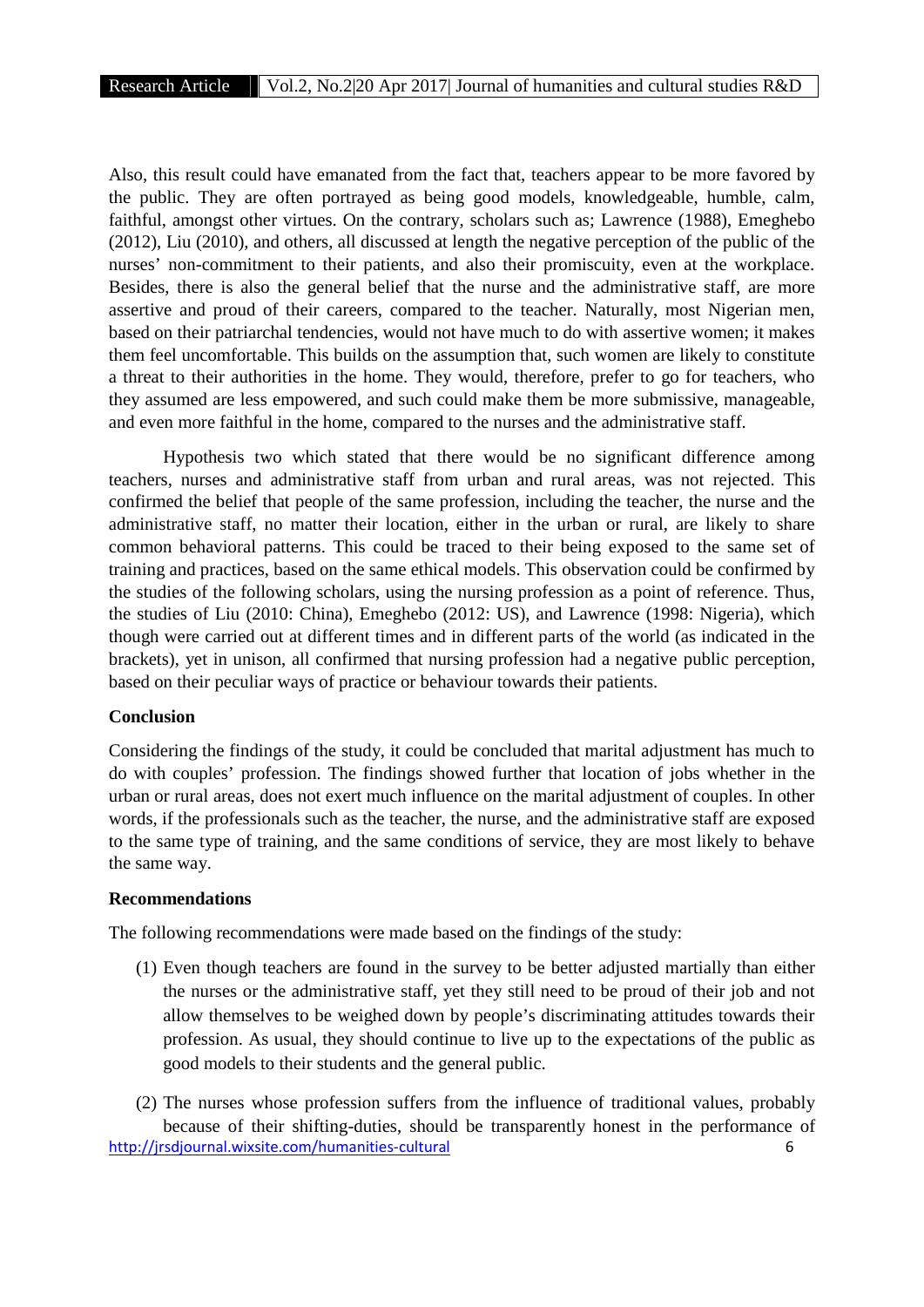their duties. They should try not to create the impression that would make their spouses have doubtful feelings about them.

- (3) The administrative staff who are found in the male-dominated profession, should not allow themselves to be discouraged despite all barriers being put in their way, either at their workplace or in the home, to stagnate their advancement. They should always try to humble themselves at home and try to strike a balance between their profession and home duties so as to experience peaceful co-existence through the required marital adjustment with their spouses in their respective homes.
- (4) Spouses, especially the men, should have understanding minds about the commitment of their partners. Couples need to work together as a team to make things go on smoothly in their homes. It is high time men stopped being dependent on the traditional or stereotypical practices which could ruin the peace of the home.
- (5) Finally, the findings of the study showed that location of jobs either in the urban or rural, did not have any influence on the adjustment patterns of couples. This implies that it would be useful for the government centers, and administrative offices, to make adequate provisions for workers in the rural as well as in the urban areas. This is to make employees more stable and comfortable in the performance of their duties, both at home and the workplace.